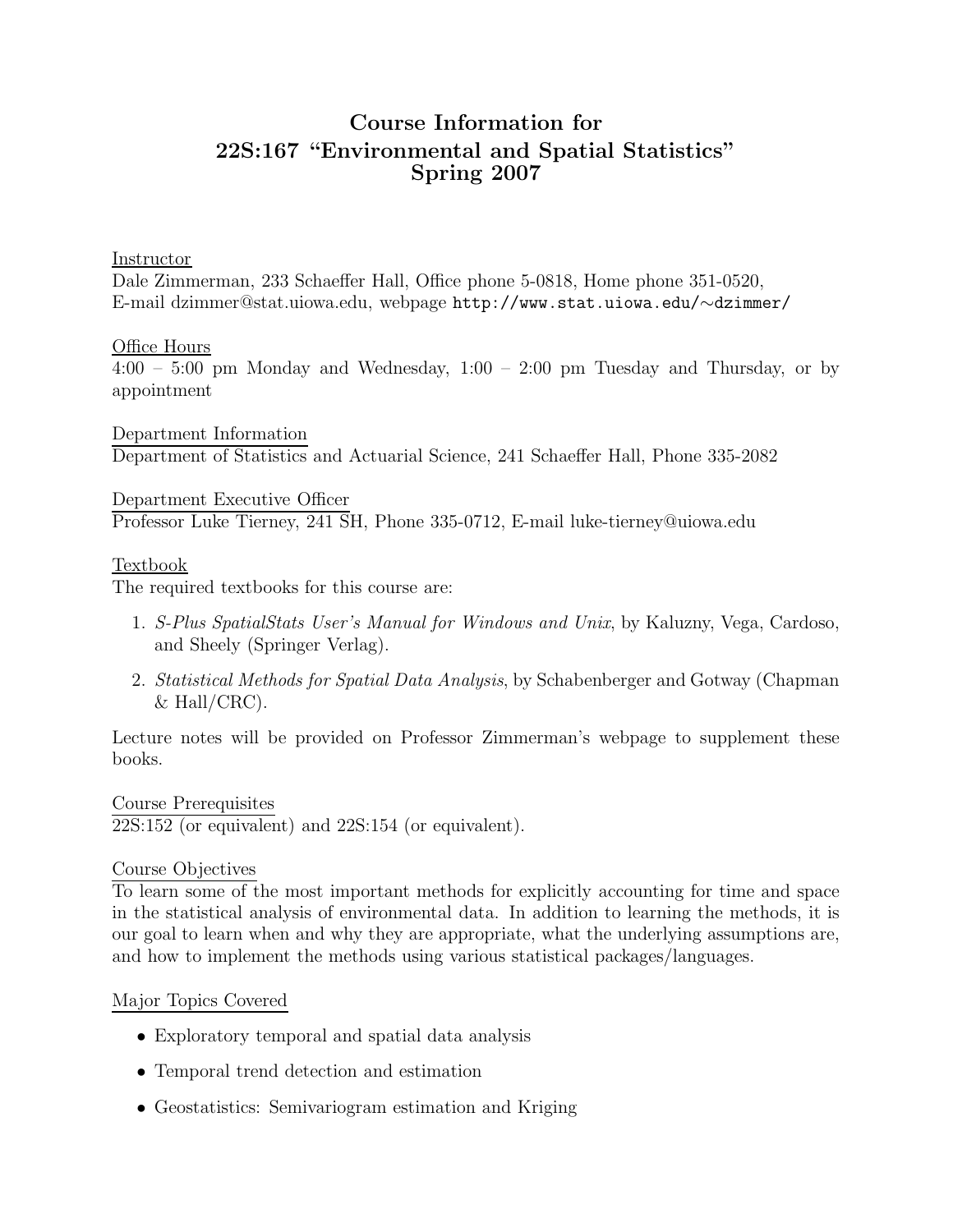- Spatial regression
- Environmental monitoring network design
- Lattice (areal) data analysis, including disease mapping
- Spatial point pattern analysis
- Modeling spatio-temporal data
- Methods for sampling environmental populations (time permitting)

# Computing

Substantial computing will be necessary to complete many homework assignments and the final project. We will be using a variety of software including SAS, S+SpatialStats, and R; some instructions on their use will be provided in class.

## Homework

Written homework assignments are an essential component of the course. Assignments will be given every week or week-and-a-half. Assignments must be turned in at the beginning of class on the day they are due. Unless prior arrangements are made, homework turned in late will receive a score no higher than  $50\%$ . You may work on homework problems together, provided that no outright plagiarism occurs.

Some assignments will involve the analysis of data using a computer. Any computer output you wish to include with your homework should be fully labeled and annotated, and should be integrated with other parts of the homework by cutting and pasting (electronically or otherwise).

## Attendance

Attendance at lectures and participation in discussions are expected. Coming late to class, leaving early, or failing to attend class often will lower your grade.

## Take-home Midterm Exams

Two take-home midterms exams will be given. The first will be handed out in late February and will be due one week later. The second will be handed out in mid-April and will be due one week later. Both exams will involve more extensive data analysis and/or simulation than homework assignments do.

## Final Project

In lieu of a final exam, each student or pair of students (your choice) will prepare and deliver a short (20-25 minute) presentation on a spatial statistics topic of his or her own choosing (but one which has not been covered in class). Presentations will be given during the last two weeks of the regular semester. To accompany this oral presentation, students will prepare and hand out to classmates (and the instructor) their lecture notes on this topic, similar in format to the instructor's lecture notes. These presentations can be based on papers in the spatial statistics literature or on original research, and they should include a worked example with computer code (if appropriate). Professor Zimmerman can provide ideas for possible topics.